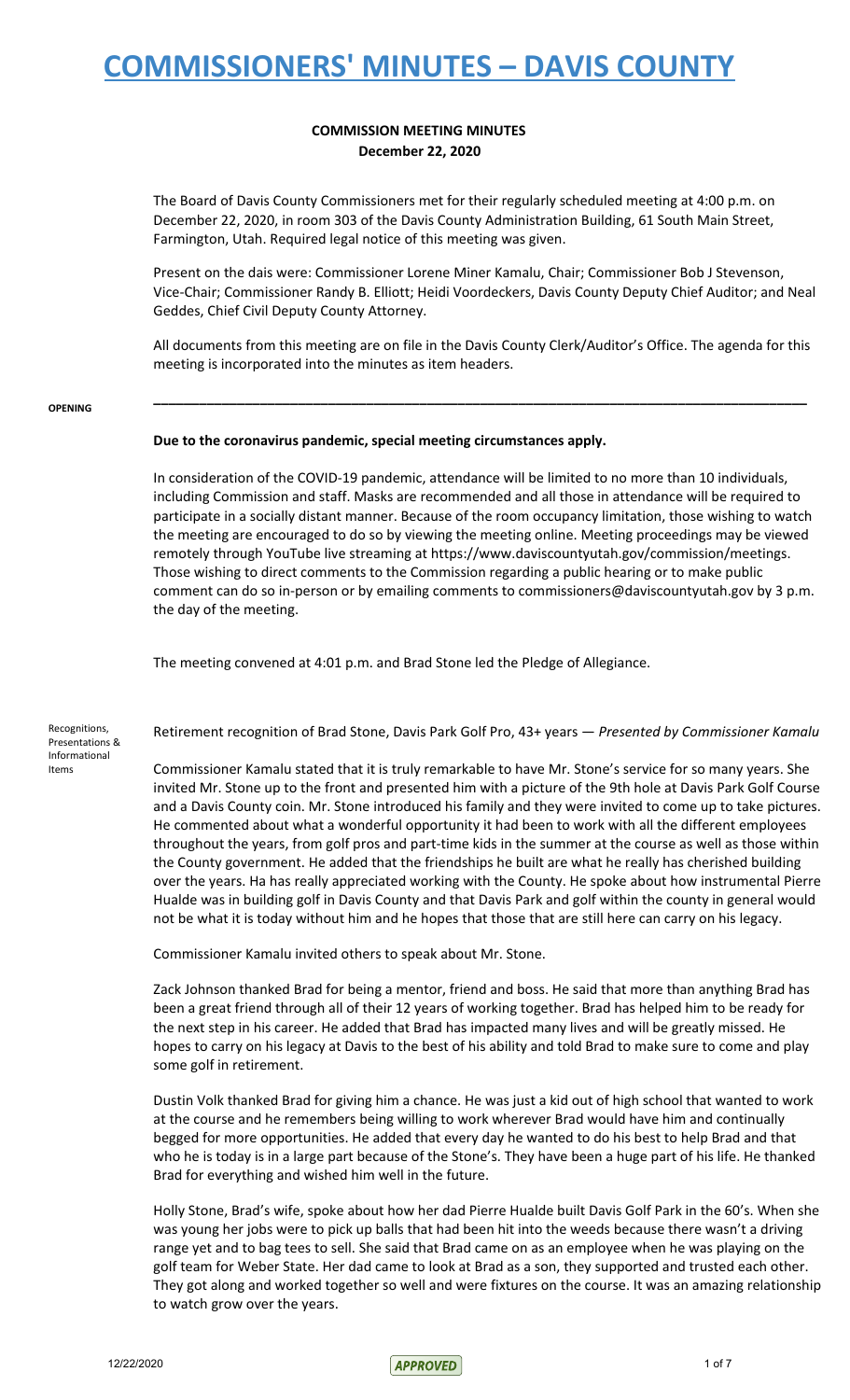Pete Stone, Brad's son, said that as he looks back on his childhood at Davis Golf Course he didn't realize at the time just how great it was. He added that the thing that sticks out to him the most about all those years on the course is how his dad treated him so well. It was the same way he treated everyone that worked for him. To learn that the way you treat people matters was a great lesson to learn. He then added along with everyone else that he will be greatly missed.

Jeffrey Stone, Brad's son, congratulated his dad and talked about learning loyalty from watching how his dad worked with everyone at the course over the years.

Natalie Stone, Brad's daughter, said that looking back at growing up at Davis Park is so great. She said that she learned a lot about how to treat people well. She added that her dad was always honest and loyal with everyone he worked with. The people he hired followed in his footsteps and are great people as well. She will always be fond of her memories of Davis Park and she couldn't ask for a better dad.

Commissioner Kamalu thanked everyone for coming. She added that it is a great pleasure to have everyone, employees and family here to honor Mr. Stone.

Cancelation of the December 29, 2020 Davis County Commission Meeting — *Presented by Commissioner Kamalu*

#### **PUBLIC COMMENTS**

The public was invited to make comments to the Commission.

Commissioner Kamalu stated that due to implemented Covid restrictions not as many people are allowed to attend commission meetings in person, but that the public is welcome to submit comments through phone calls or email. No public comments were received and no public comments were made in person.

**\_\_\_\_\_\_\_\_\_\_\_\_\_\_\_\_\_\_\_\_\_\_\_\_\_\_\_\_\_\_\_\_\_\_\_\_\_\_\_\_\_\_\_\_\_\_\_\_\_\_\_\_\_\_\_\_\_\_\_\_\_\_\_\_\_\_\_\_\_\_\_\_\_\_\_\_\_\_\_\_\_\_\_\_\_\_\_\_**

| <b>BUSINESS/</b><br><b>ACTION</b>                                         |                                                                                                                                                                                                                                                                                                      |
|---------------------------------------------------------------------------|------------------------------------------------------------------------------------------------------------------------------------------------------------------------------------------------------------------------------------------------------------------------------------------------------|
| CLERK/<br><b>AUDITOR</b>                                                  |                                                                                                                                                                                                                                                                                                      |
| Resolution<br>#2020-694 to<br>adopt<br>additional 2020<br>budget          | Resolution #2020-694 to adopt additional 2020 budget appropriation requests - requests will be funded<br>by new revenues and/or monies unspent in the prior year - Presented by Heidi Voordeckers, Chief Deputy<br>Clerk/Auditor                                                                     |
| appropriation<br>requests                                                 | The budget changes were reviewed. See the resolution for detailed information.                                                                                                                                                                                                                       |
|                                                                           | The contract period is 12/22/2020 to 12/31/2020. The amount is -\$8,807,669.                                                                                                                                                                                                                         |
|                                                                           |                                                                                                                                                                                                                                                                                                      |
| <b>PUBLIC</b><br><b>HEARING</b>                                           |                                                                                                                                                                                                                                                                                                      |
|                                                                           | Commissioner Elliott moved to open the Public Hearing. Commissioner Stevenson seconded the motion. All voted Aye.                                                                                                                                                                                    |
|                                                                           | Commissioner Kamalu invited public comments and there were none.                                                                                                                                                                                                                                     |
|                                                                           | Commissioner Elliott moved to close the Public Hearing. Commissioner Stevenson seconded the motion. All voted Aye.                                                                                                                                                                                   |
|                                                                           |                                                                                                                                                                                                                                                                                                      |
| Amendment<br>#2020-695 with<br>Davis<br><b>Behavioral</b><br>Health (DBH) | Amendment #2020-695 with Davis Behavioral Health (DBH) to 2021 funding to provide general County<br>mental health services, general substance abuse services, jail substance abuse treatment, jail mental<br>health treatment and courts mental health supplement - Presented by Commissioner Kamalu |
|                                                                           | The contract period is $01/01/2021$ to $12/31/2021$ . The payable amount is \$1,923,600.                                                                                                                                                                                                             |
| <b>ANIMAL CARE</b>                                                        |                                                                                                                                                                                                                                                                                                      |
| Amendment<br>#2016-229-E to                                               | Amendment #2016-229-E to Interlocal Agreement with Bountiful City to extend expiration date from                                                                                                                                                                                                     |

12/22/2020 2 of 7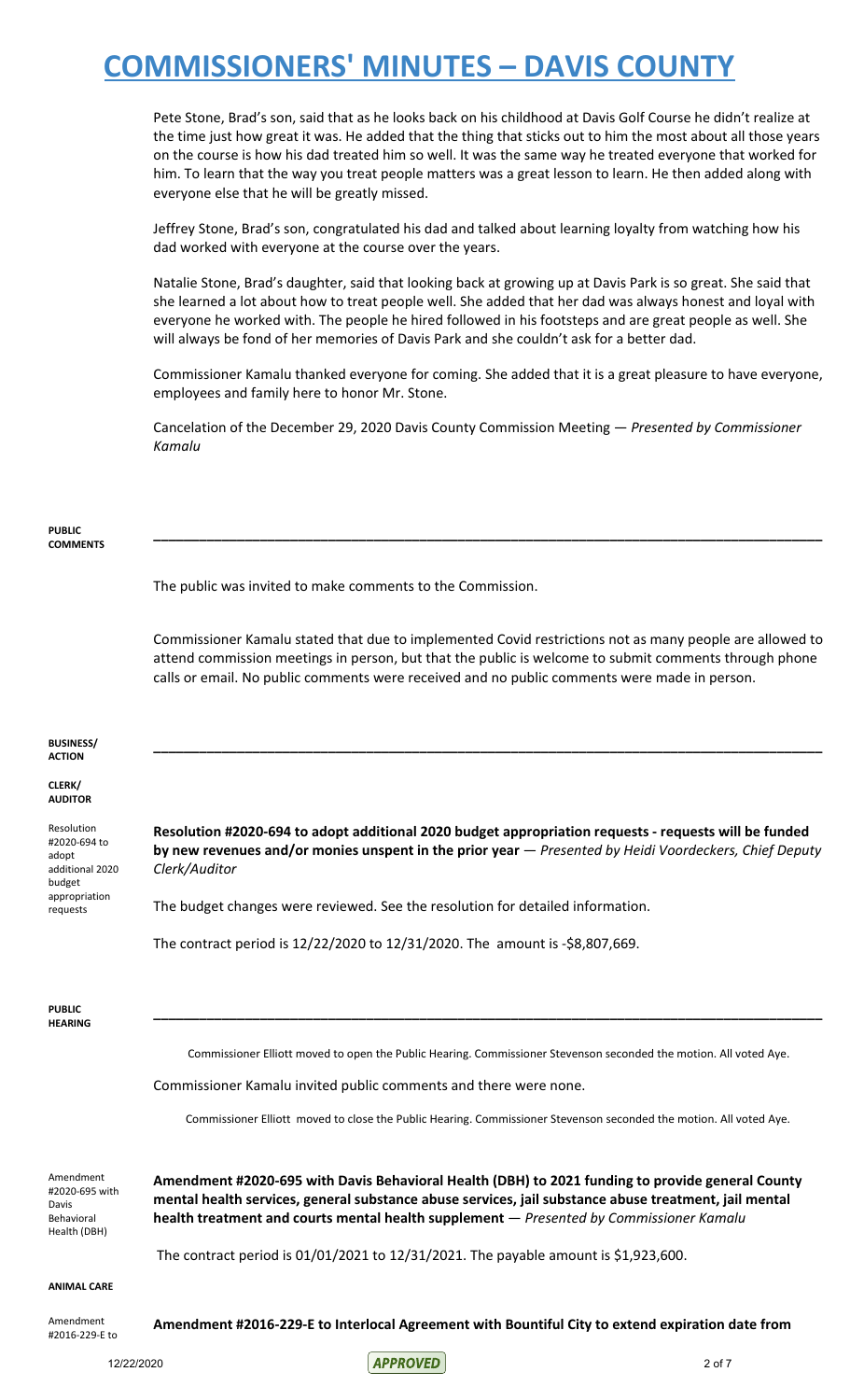| Interlocal<br>Agreement<br>with Bountiful                                         | December 31, 2020 to January 31, 2021 and remove wild animal services - Presented by Commissioner<br>Kamalu                                                                                                       |
|-----------------------------------------------------------------------------------|-------------------------------------------------------------------------------------------------------------------------------------------------------------------------------------------------------------------|
| City                                                                              | The contract period is 01/01/2021 to 01/31/2021.                                                                                                                                                                  |
| Amendment<br>#2016-323-E to<br>Interlocal<br>Agreement<br>with Boyer Hill         | Amendment #2016-323-E to Interlocal Agreement with Boyer Hill to extend expiration date from<br>December 31, 2020 to January 31, 2021 and remove wild animal services - Presented by Commissioner<br>Kamalu       |
|                                                                                   | The contract period is 01/01/2021 to 01/31/2021.                                                                                                                                                                  |
| Amendment<br>#2020-284-E to<br>Interlocal<br>Agreement<br>with Clearfield         | Amendment #2020-284-E to Interlocal Agreement with Clearfield City for extend expiration date from<br>December 31, 2020 to January 31, 2021 and remove wild animal services - Presented by Commissioner<br>Kamalu |
| City                                                                              | The contract period is 01/01/2021 to 01/31/2021.                                                                                                                                                                  |
| Amendment#<br>2016-246-E to<br>Interlocal<br>Agreement<br>with Kaysville          | Amendment #2016-246-E to Interlocal Agreement with Kaysville City to extend expiration date from<br>December 31, 2020 to January 31, 2021 and remove wild animal services - Presented by Commissioner<br>Kamalu   |
| City                                                                              | The contract period is 01/01/2021 to 01/31/2021.                                                                                                                                                                  |
| Amendment<br>#2016-234-Eto<br>Interlocal<br>Agreement<br>with Layton City         | Amendment #2016-234-E to Interlocal Agreement with Layton City to extend expiration date from<br>December 31, 2020 to January 31, 2021 and remove wild animal services - Presented by Commissioner<br>Kamalu      |
|                                                                                   | The contract period is 01/01/2021 to 01/31/2021.                                                                                                                                                                  |
| Amendment<br>#2016-255-E to<br>Interlocal<br>Agreement<br>with North Salt<br>Lake | Amendment #2016-255-E to Interlocal Agreement with North Salt Lake to extend expiration date from<br>December 31, 2020 to January 31, 2021 and remove wild animal services - Presented by Commissioner<br>Kamalu  |
|                                                                                   | The contract period is 01/01/2021 to 01/31/2021.                                                                                                                                                                  |
| Amendment<br>#2016-236-E to<br>Interlocal<br>Agreement<br>with WestPoint          | Amendment #2016-236-E to Interlocal Agreement with WestPoint to extend expiration date from<br>December 31, 2020 to January 31, 2021 and remove wild animal services - Presented by Commissioner<br>Kamalu        |
|                                                                                   | The contract period is 01/01/2021 to 01/31/2021.                                                                                                                                                                  |
| Amendment<br>#2016-237-E to<br>Interlocal<br>Agreement<br>with<br>WoodsCross      | Amendment #2016-237-E to Interlocal Agreement with WoodsCross to extend expiration date from<br>December 31, 2020 to January 31, 2021 and remove wild animal services - Presented by Commission<br>Kamalu         |
|                                                                                   | The contract period is 01/01/2021 to 01/31/2021.                                                                                                                                                                  |
| <b>COMMUNITY &amp;</b><br><b>ECONOMIC</b><br><b>DEVELOPMENT</b>                   |                                                                                                                                                                                                                   |
| Agreement<br>#2020-696 with<br>Huntsman<br>Electric LLC &<br>Horizontal           | Agreement #2020-696 with Huntsman Electric LLC & Horizontal Boring for boring and or trenching of<br>power conduit at Deuel Creek Place Subdivision - Presented by Commissioner Kamalu                            |
|                                                                                   | The payable amount is \$22,150.                                                                                                                                                                                   |

12/22/2020 3 of 7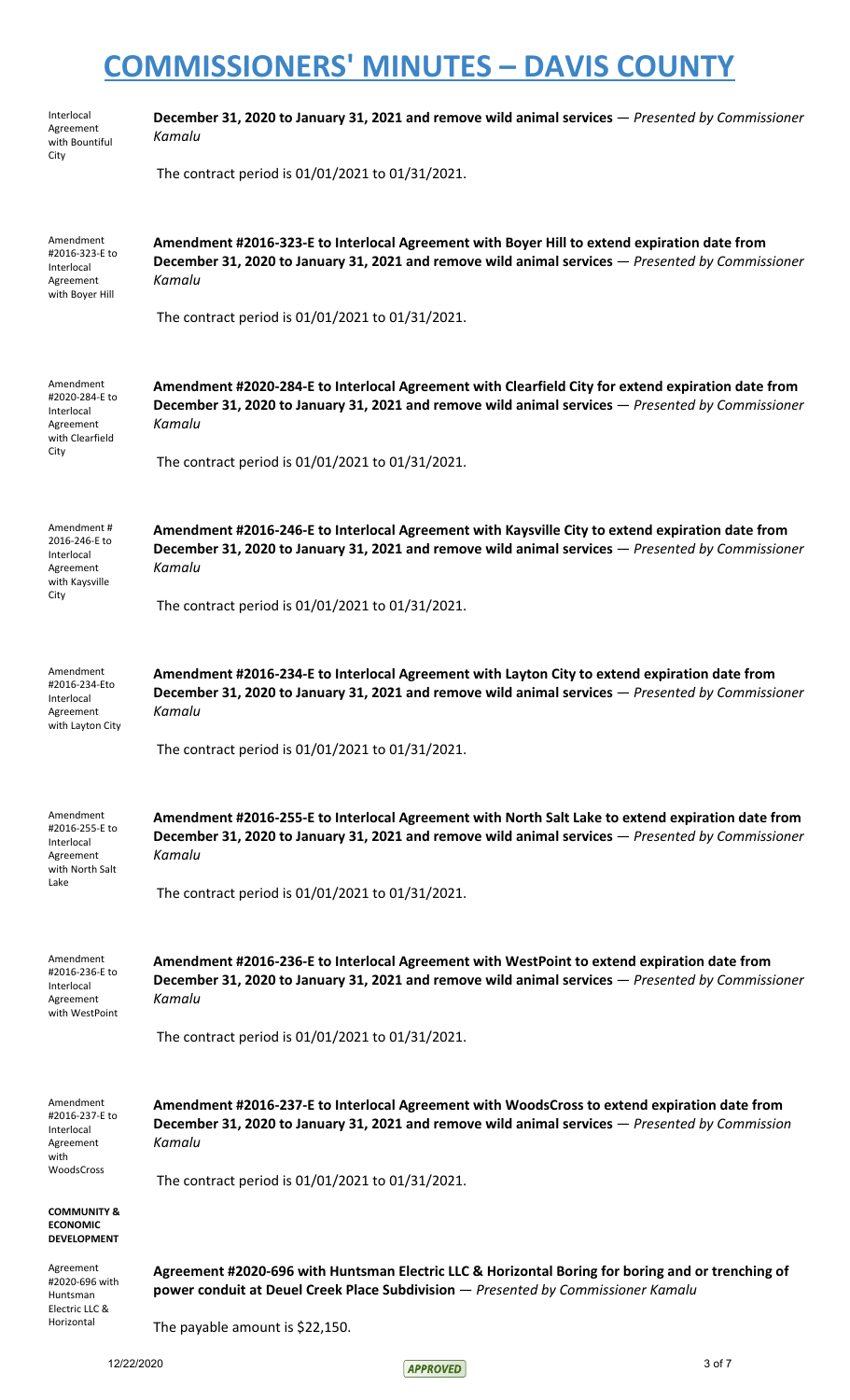#### Boring

| Agreement<br>2020-697 with<br>Ormond<br>Constructions<br>to install sewer                                         | Agreement #2020-697 with Ormond Constructions to install sewer lateral lot stubs for Deuel Creek Place<br>Subdivision - Presented by Commissioner Kamalu<br>The payable amount is \$34,626.                                                                                                    |
|-------------------------------------------------------------------------------------------------------------------|------------------------------------------------------------------------------------------------------------------------------------------------------------------------------------------------------------------------------------------------------------------------------------------------|
| Agreement<br>#2020-698 with<br>Rocky<br>Mountain<br>Power                                                         | Agreement #2020-698 with Rocky Mountain Power to provide an electrical distribution system for Deuel<br>Creek Subdivision - Presented by Commissioner Kamalu<br>The payable amount is \$11,237.                                                                                                |
| Amendment<br>#2020-325-A<br>with Davis<br>Community<br>Housing<br>Authority                                       | Amendment #2020-325-A with Davis Community Housing Authority for 2020-2021 Community<br>Development Block Grant (CDGB) Program Year for the Down Payment Assistance Program – Presented<br>by Commissioner Kamalu<br>The contract period is 07/01/2019 to 06/30/2020. The amount is \$130,000. |
| Agreement<br>#2020-699 with<br>Davis Technical<br>College                                                         | Agreement #2020-699 with Davis Technical College for Community Development Block Grant<br>(CDBG-CV(1)(3) CARES Act program funding for healthcare capacity project/COVID-19 activity -<br>Presented by Commissioner Kamalu                                                                     |
|                                                                                                                   | The contract period is $01/01/2021$ to $12/31/2021$ . The payable amount is \$40,000.                                                                                                                                                                                                          |
| <b>COMMISSION</b>                                                                                                 |                                                                                                                                                                                                                                                                                                |
| Request<br>#2020-700<br>Approval of<br>Davis<br>Community<br>Housing<br>Authority<br>(DCHA) Board<br>appointments | Request #2020-700 Approval of Davis Community Housing Authority (DCHA) Board appointments -<br>Nanette Graviet, Grant Jex and Marcie Valdez (4-year terms) 2020-700 - Presented by Commissioner<br>Kamalu<br>The contract period is 01/01/2021 to 09/30/2025.                                  |
| <b>GOLF COURSE</b>                                                                                                |                                                                                                                                                                                                                                                                                                |
| Agreement<br>#2020-701 with<br><b>Highland Golf</b>                                                               | Agreement #2020-701 with Highland Golf to lease to purchase of golf cars for use at Valley View [Davis<br>Park] Golf Course - Presented by Commissioner Kamalu                                                                                                                                 |
|                                                                                                                   | The contract period is 01/04/2021 to 01/04/2021. The payable amount is \$349,790.00 & \$4,818.00.                                                                                                                                                                                              |
| Agreement<br>#2020-702 with<br><b>Highland Golf</b>                                                               | Agreement #2020-702 with Highland Golf to lease to purchase of golf cars for use at Valley View Golf<br><b>Course</b> - Presented by Commissioner Kamalu                                                                                                                                       |
| <b>HUMAN</b>                                                                                                      | The contract period is $02/12/2021$ to $02/15/2023$ . The payable amount is \$99,285.24 over 3 years.                                                                                                                                                                                          |
| <b>RESOURCES</b><br>Agreement<br>#2020-703 with<br>Clark's Quality<br>Roofing, Inc.                               | Agreement #2020-703 with Clark's Quality Roofing, Inc. to replace rain gutters and downspouts at the<br>Legacy Events Center due to the recent windstorm - Presented by Commissioner Kamalu                                                                                                    |
|                                                                                                                   | The contract period is 12/28/2020 to 01/15/2021. The payable amount is \$7,605.                                                                                                                                                                                                                |
| Agreement<br>#2020-704 with<br><b>Custom Fence</b><br>Company, Inc.                                               | Agreement #2020-704 with Custom Fence Company, Inc. to remove and replace damaged chain link fence<br>at the Legacy Events Center due to the wind storm $-$ Presented by Commissioner Kamalu<br>The contract period is $12/28/2020$ to $01/15/2021$ . The payable amount is \$9,549.           |

12/22/2020 4 of 7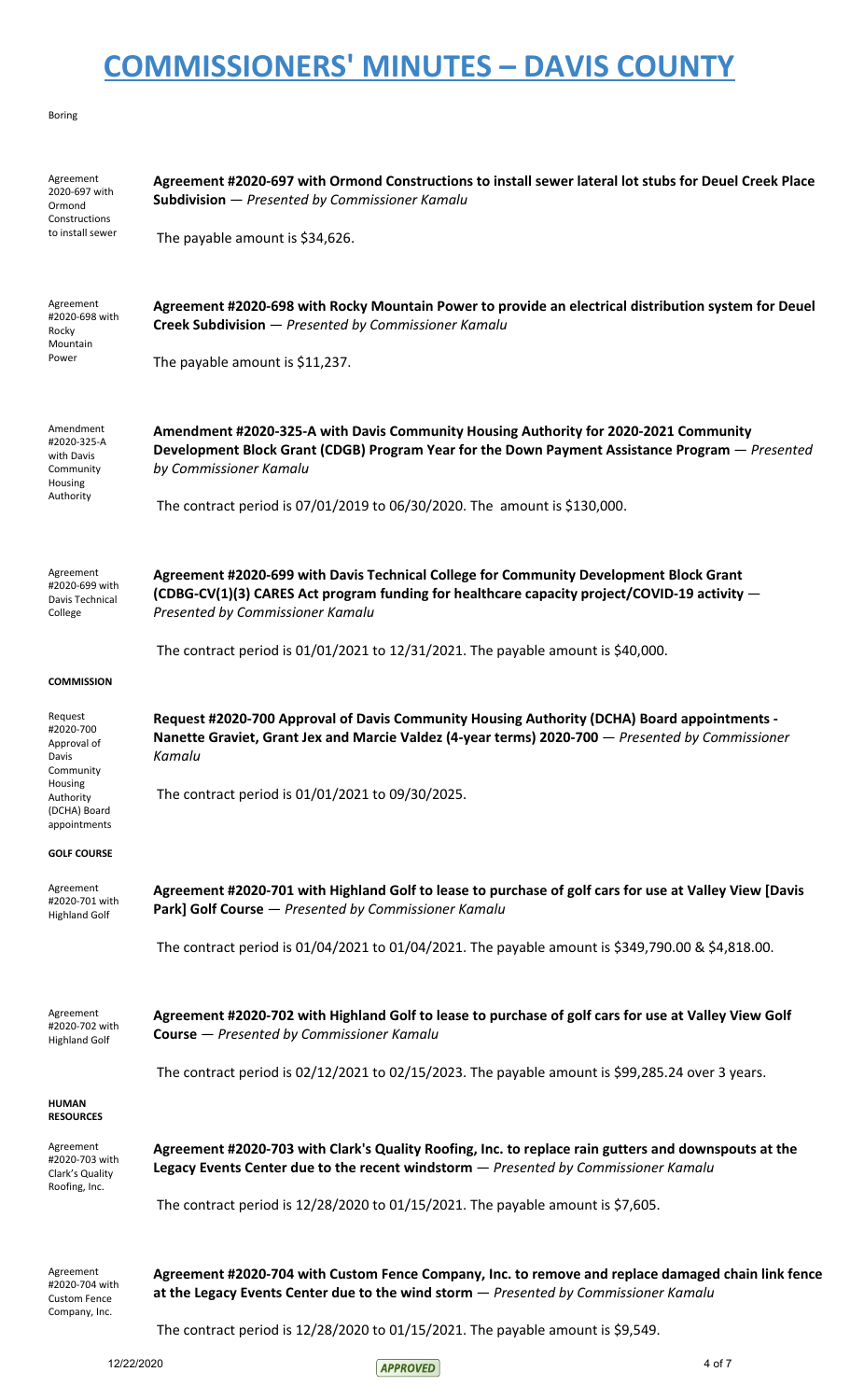| Request<br>#2020-705<br>Approval of<br>Davis County<br><b>Career Services</b><br>Council<br>appointment -<br><b>Brian Burton</b> | Request #2020-705 Approval of Davis County Career Services Council appointment - Brian Burton (3.5<br>year term) - Presented by Commissioner Kamalu                                                                                                                                                                                                                                                                                |
|----------------------------------------------------------------------------------------------------------------------------------|------------------------------------------------------------------------------------------------------------------------------------------------------------------------------------------------------------------------------------------------------------------------------------------------------------------------------------------------------------------------------------------------------------------------------------|
|                                                                                                                                  | Chris Bone, Davis County Human Resources Director, spoke on Mr Burton's qualifications and asked for the<br>Commission's support in his appointment. He stated that Mr. Burton is a colleague of his from the<br>University of Utah. He added that he is reasonable, level headed, he practices good judgment and is very<br>compassionate. He believes that Mr. Burton's experience will serve him very well in this appointment. |
|                                                                                                                                  | Brian Burton spoke to the Commission and said that he is very grateful for the opportunity to serve. He<br>added that throughout his career he has consistently believed in due process and equal opportunities for all<br>parties to be heard.                                                                                                                                                                                    |
|                                                                                                                                  | Commissioner Kamalu commented that Mr. Burton is very well qualified for this appointment and<br>congratulated him on finishing his PHD.                                                                                                                                                                                                                                                                                           |
|                                                                                                                                  | The appointment period is 12/1/2020 to 6/30/2023                                                                                                                                                                                                                                                                                                                                                                                   |
| <b>LEGACY</b><br><b>EVENTS</b><br><b>CENTER</b>                                                                                  |                                                                                                                                                                                                                                                                                                                                                                                                                                    |
| <b>Summary List</b><br>#2020-706 of<br>agreements (2)                                                                            | Summary List #2020-706 of agreements (2) as of December 15, 2020 - Presented by Commissioner<br>Kamalu                                                                                                                                                                                                                                                                                                                             |
| as of December<br>15, 2020                                                                                                       | The contract period is $11/29/2020$ to $12/5/2020$ . The receivable amount is \$46.33.                                                                                                                                                                                                                                                                                                                                             |
| <b>Summary List</b><br>#2020-707 of<br>agreements                                                                                | Summary List #2020-707 of agreements (12) as of December 16, 2020 - Presented by Commissioner<br>Kamalu                                                                                                                                                                                                                                                                                                                            |
| $(12)$ as of<br>December 16,<br>2020                                                                                             | The contract period is 11/30/2020 to 6/6/2020. The receivable amount is \$9,443.04.                                                                                                                                                                                                                                                                                                                                                |
| <b>LIBRARY</b>                                                                                                                   |                                                                                                                                                                                                                                                                                                                                                                                                                                    |
| Amendment<br>#2019-196 with<br><b>AJC Architects</b>                                                                             | Amendment #2019-196 with AJC Architects for additional topographic survey work for library<br>construction in Clearfield - Presented by Commissioner Kamalu                                                                                                                                                                                                                                                                        |
|                                                                                                                                  | The contract period begins $11/14/2019$ . The payable amount is \$2,300.                                                                                                                                                                                                                                                                                                                                                           |
| <b>PUBLIC WORKS</b>                                                                                                              |                                                                                                                                                                                                                                                                                                                                                                                                                                    |
| Change Order<br>#2020-563-B<br>with Acme<br>Construction,<br>Inc.                                                                | Change Order #2020-563-B with Acme Construction, Inc. for additional excavation needed for concrete<br>pad and base stabilization for the Mill Creek Sediment Basin Concrete Floor Project in Bountiful -<br>Presented by Commissioner Kamalu                                                                                                                                                                                      |
|                                                                                                                                  | The contract period is 9/30/2020 to 9/30/2021. The payable amount is \$13,101.                                                                                                                                                                                                                                                                                                                                                     |
| SHERIFF'S<br><b>OFFICE</b>                                                                                                       |                                                                                                                                                                                                                                                                                                                                                                                                                                    |
| Agreement<br>#2020-708 with<br>Renegade<br>Sports of<br>Centerville, LLC.                                                        | Agreement #2020-708 with Renegade Sports of Centerville, LLC to provide Kawasaki side-by-side at no<br>cost to the County. - Presented by Commissioner Kamalu                                                                                                                                                                                                                                                                      |
|                                                                                                                                  | The contract period is 11/30/2020 to 10/20/2021.                                                                                                                                                                                                                                                                                                                                                                                   |
| Amendment<br>#2019-487-A<br>with Utah Dept.<br>of Health                                                                         | Amendment #2019-487-A with Utah Dept. of Health to increase per capita Emergency Medical Services<br>(EMS) grant funding for FY2021. - Presented by Commissioner Kamalu                                                                                                                                                                                                                                                            |
|                                                                                                                                  | The contract period is $12/1/2020$ to $3/31/2021$ . The receivable amount is \$3,307.                                                                                                                                                                                                                                                                                                                                              |
| Agreement<br>#2020-709 with                                                                                                      | Training reimbursement agreement #2020-709 with James Quinn Brierley for law enforcement officer                                                                                                                                                                                                                                                                                                                                   |
| James Quinn                                                                                                                      | training academy, wages and benefits $-$ Presented by Commissioner Kamalu                                                                                                                                                                                                                                                                                                                                                          |

12/22/2020 5 of 7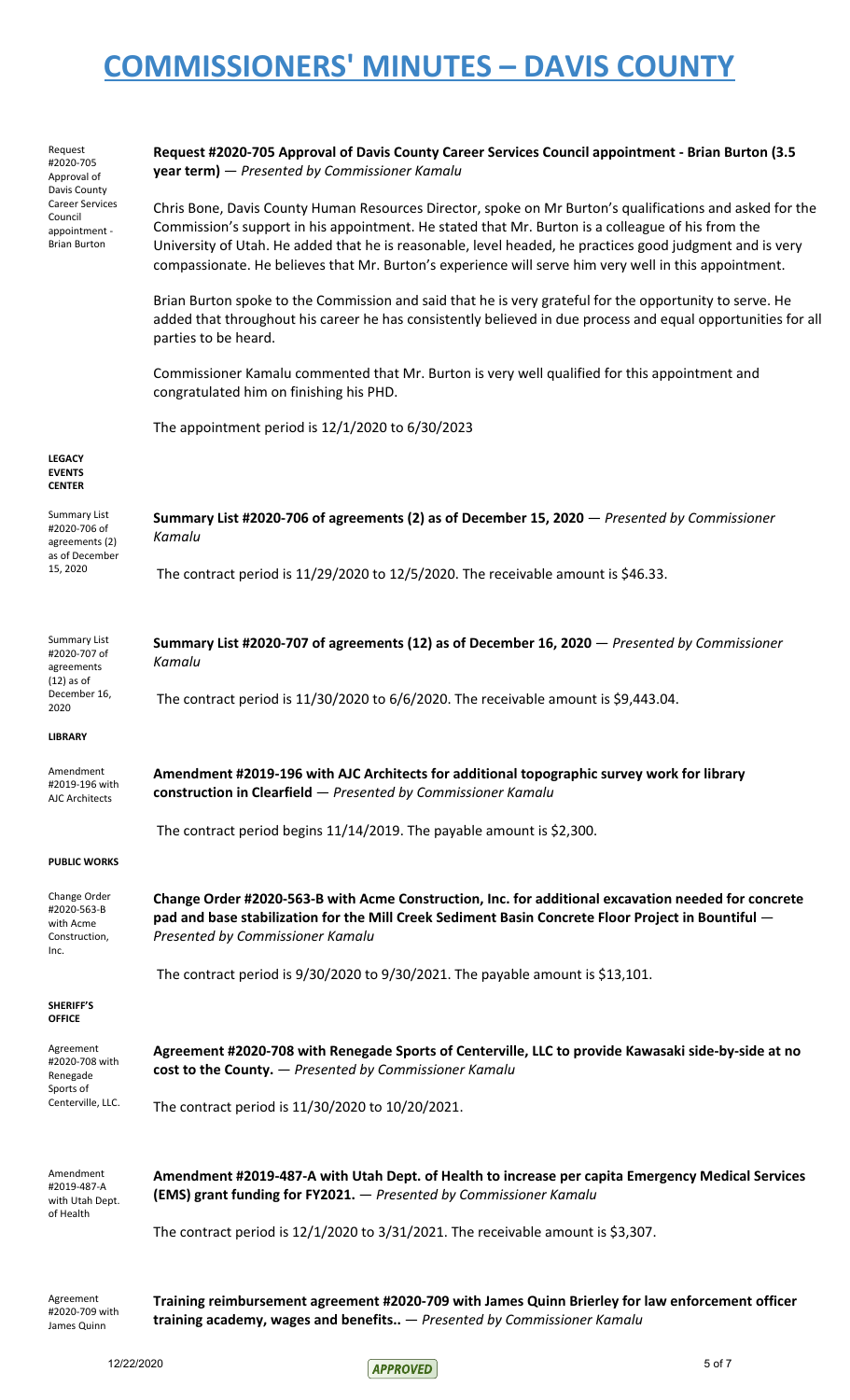| <b>Brierley</b>                         |                                                                                                                                                                                                                                                                                                                                                                                                                                               |
|-----------------------------------------|-----------------------------------------------------------------------------------------------------------------------------------------------------------------------------------------------------------------------------------------------------------------------------------------------------------------------------------------------------------------------------------------------------------------------------------------------|
|                                         | The contract period is $12/22/2020$ to $12/22/2022$ . The receivable amount is \$15,038.                                                                                                                                                                                                                                                                                                                                                      |
|                                         | Motion to Approve all items: Com. Elliott<br>Seconded: Com. Stevenson<br>All voted Aye                                                                                                                                                                                                                                                                                                                                                        |
| <b>BOARD OF</b>                         | Commissioner Elliott moved to recess to Board of Equalization. Commissioner Stevenson seconded the motion. All voted Aye.                                                                                                                                                                                                                                                                                                                     |
| <b>EQUALIZATION</b>                     |                                                                                                                                                                                                                                                                                                                                                                                                                                               |
| <b>Property Tax</b><br>Register         | Property Tax Register matters were presented by Heidi Voordeckers, Davis County Deputy Chief Auditor, as<br>follows:                                                                                                                                                                                                                                                                                                                          |
|                                         | <b>Tax Exempt Requests:</b><br><b>Appeals:</b>                                                                                                                                                                                                                                                                                                                                                                                                |
|                                         | Approved Land & Building Value Change Report totaling \$30,983                                                                                                                                                                                                                                                                                                                                                                                |
|                                         | <b>Abatements:</b><br>Late Abatement Application Requests totaling \$9,388.17<br>$\bullet$                                                                                                                                                                                                                                                                                                                                                    |
|                                         | <b>Corrections:</b><br>Five different properties totalling about \$2,600 [\$2,598.85]<br>$\bullet$                                                                                                                                                                                                                                                                                                                                            |
|                                         | Motion to Approve: Com. Stevenson<br>Seconded: Com. Elliott<br>All voted Aye                                                                                                                                                                                                                                                                                                                                                                  |
|                                         | Commissioner Stevenson moved to reconvene Commission Meeting. Commissioner Elliott seconded the motion. All voted Aye.                                                                                                                                                                                                                                                                                                                        |
| <b>CONSENT</b><br><b>ITEMS</b>          |                                                                                                                                                                                                                                                                                                                                                                                                                                               |
| Commission<br>Meeting<br><b>Minutes</b> | <b>Meeting Minutes</b>                                                                                                                                                                                                                                                                                                                                                                                                                        |
|                                         | Meeting Minutes for November 24, 2020 and December 1, 2020, were presented for approval.                                                                                                                                                                                                                                                                                                                                                      |
|                                         | Motion to Approve: Com. Elliott<br>Seconded: Com. Stevenson<br>All voted Aye                                                                                                                                                                                                                                                                                                                                                                  |
| <b>COMMISSION</b><br><b>COMMENTS</b>    |                                                                                                                                                                                                                                                                                                                                                                                                                                               |
|                                         | Commissioner Kamalu invited other comments from the dais.                                                                                                                                                                                                                                                                                                                                                                                     |
| Clerk/Auditor                           | Heidi Voordeckers, Davis County Deputy Chief Auditor wished everyone a happy holiday.                                                                                                                                                                                                                                                                                                                                                         |
|                                         | Commissioner Kamalu expressed many thanks to all County elected officials and employees for some really<br>great work in a very extraordinary year, that has included a lot of figuring out and a lot of collaboration to<br>help Davis County get through this pandemic and to continue getting through the pandemic. She added that<br>she and the other Commissioners want to express their tremendous gratitude to everyone helping Davis |

12/22/2020 6 of 7

County. She continued that the County tourism department reports that we have a bright future, especially